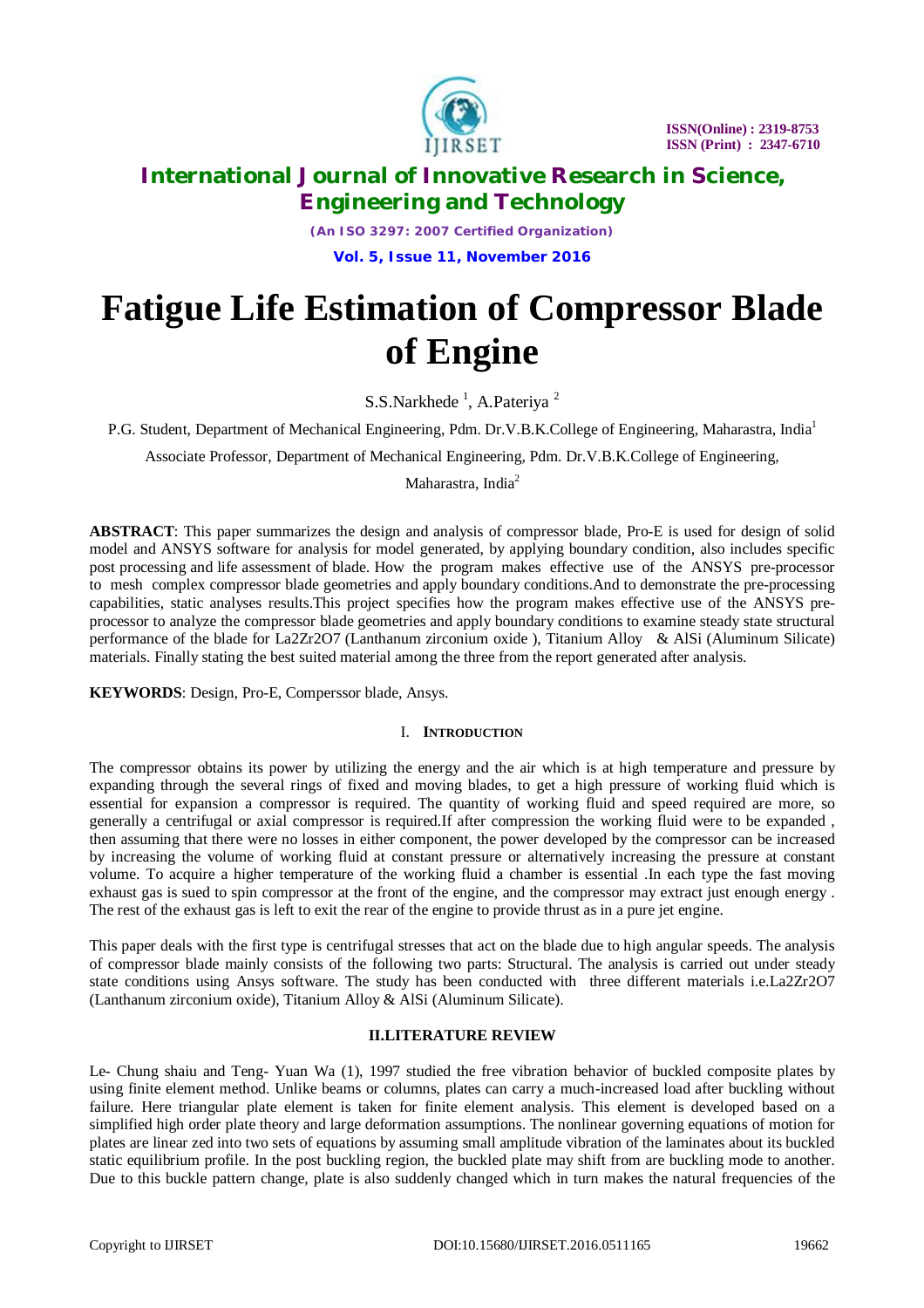

*(An ISO 3297: 2007 Certified Organization)*

#### **Vol. 5, Issue 11, November 2016**

plate to have sudden jump. The buckling mode of plates shifted from first to second. Then the stiffness of the plate is increased which makes a sudden increase in natural frequencies.

Hu.X.X and Tsuigi.T (2), 1999 had done free vibration analysis on curved and twisted cylindrical thin panels. Blades are part of turbo machinery rotating at high speed, so it is important to ensure safety while rotating. A turbo machinery blade is treated as a cylindrical thin panel twist, chord wise and span wise curvatures along lengthwise direction. The non-linear strain- displacement relations of the model are derived based on the general thin shell theory and a numerical method for analyzing the free vibrations of curved and twisted cylindrical thin panels is presented by means of the principle of virtual work for the free vibration using Raleigh-Ritz method. It is shown that the method is effective for analyzing the free vibrations of the turbo machinery blades, and can provide accurate results when the proper number of integrating points and terms of displacement functions are adopted. The effects of curvature and twist on the vibrations are studied. This method is adequate for evaluating the vibration characteristics even if the models have large curvatures and large twists.

Rao J.S (3), 1974 made a two-dimensional analysis of free vibrations in the tangential direction. The first step is to develop the potential and kinetic energies for the tangential motion of the blades and shrouds. Second, Hamilton's principle is applied to derive the differential equation of motion and the boundary conditions.

Tsuiji and Sueoka (4), 1990 deal with the free vibration of cylindrical panels by using Raleigh- Ritz method. Blades of turbo machinery are twisted in axial direction and cambered in the chord wise direction. The blade has been idealized to a twisted cantilevered cylindrical panel and numerical methods have investigated its vibratory characteristics. The convergence of frequency parameters is studied with the increase of number of strip and of terms in assumed solution functions. To demonstrates the usefulness of the method, the frequency parameters obtained.

Leissa, MacBain and Kielb (5), 1984 made a comprehensive study of the numerous previous investigations on the free vibration of twisted cantilever plates of rectangular platform which are results of a joint industry, government and university effort. Theoretical results received from different FEM programs utilizing shell theory and beam theory were compared with two independent sets of data obtained from experiments.

#### **III. COMPUTER AIDED ANALYSIS OF COMPERSSOR BLADE**

The model is formed and analyzed using Pro-E and ANSYS. For automatic mesh generation and node selection is used. The structural, thermal modal modules of ANSYS 11.0 are used for the analysis of the compressor blade. The compressor blade was analyzed for mechanical stresses, t combined mechanical stresses and radial elongations, natural frequencies and mode shapes. The blade is then analyzed with structural analysis.

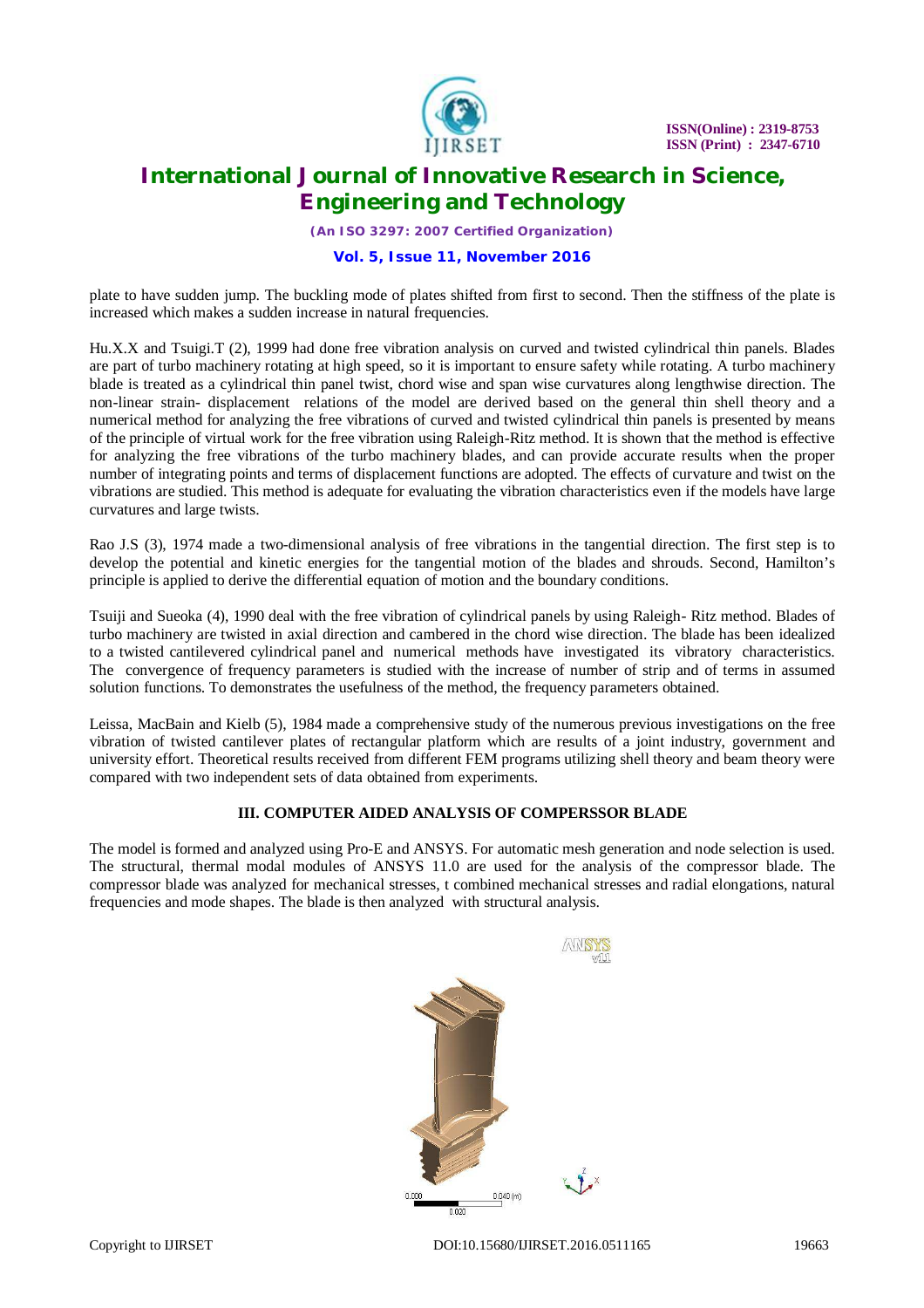

*(An ISO 3297: 2007 Certified Organization)*

**Vol. 5, Issue 11, November 2016**

#### **3.1 Details of Compressor blade:**



### **IV. RESULTS AND DISCUSSIONS:**

#### **Properties of material:**

| <b>Properties</b>                       | <b>Suggested</b><br>La2Zr2O7<br>(Lanthanum<br>oxide) | <b>Material</b><br>zirconium | <b>Titanium Alloy</b> | <b>AlSi</b><br><i>(Aluminum</i><br>Silicate) |
|-----------------------------------------|------------------------------------------------------|------------------------------|-----------------------|----------------------------------------------|
| <b>Young's Modulus (Pa)</b>             | $1.75E + 11$                                         |                              | $9.60E + 10$          | $7.10E+10$                                   |
| <b>Poisson's Ratio</b>                  | 0.2                                                  |                              | 0.36                  | 0.33                                         |
| Density ( $Kg/m3$ )                     | 5740                                                 |                              | 4620                  | 2770                                         |
| <b>Thermal Expansion</b> $(1)^{\circ}C$ | 9.10E-06                                             |                              | 9.40E-06              | 2.30E-05                                     |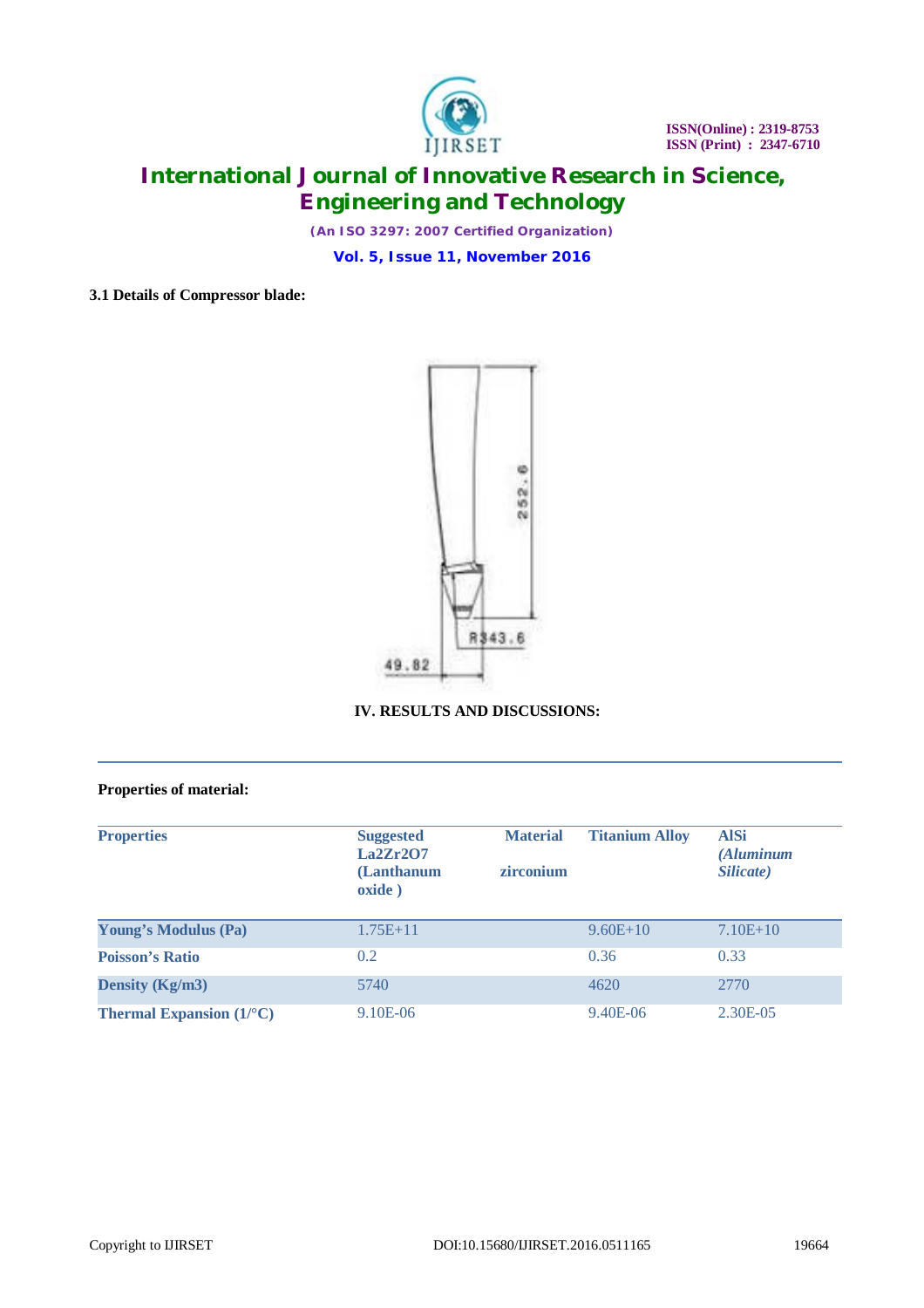

*(An ISO 3297: 2007 Certified Organization)*

#### **Vol. 5, Issue 11, November 2016**



**Figure Total deformation in the blade geometry**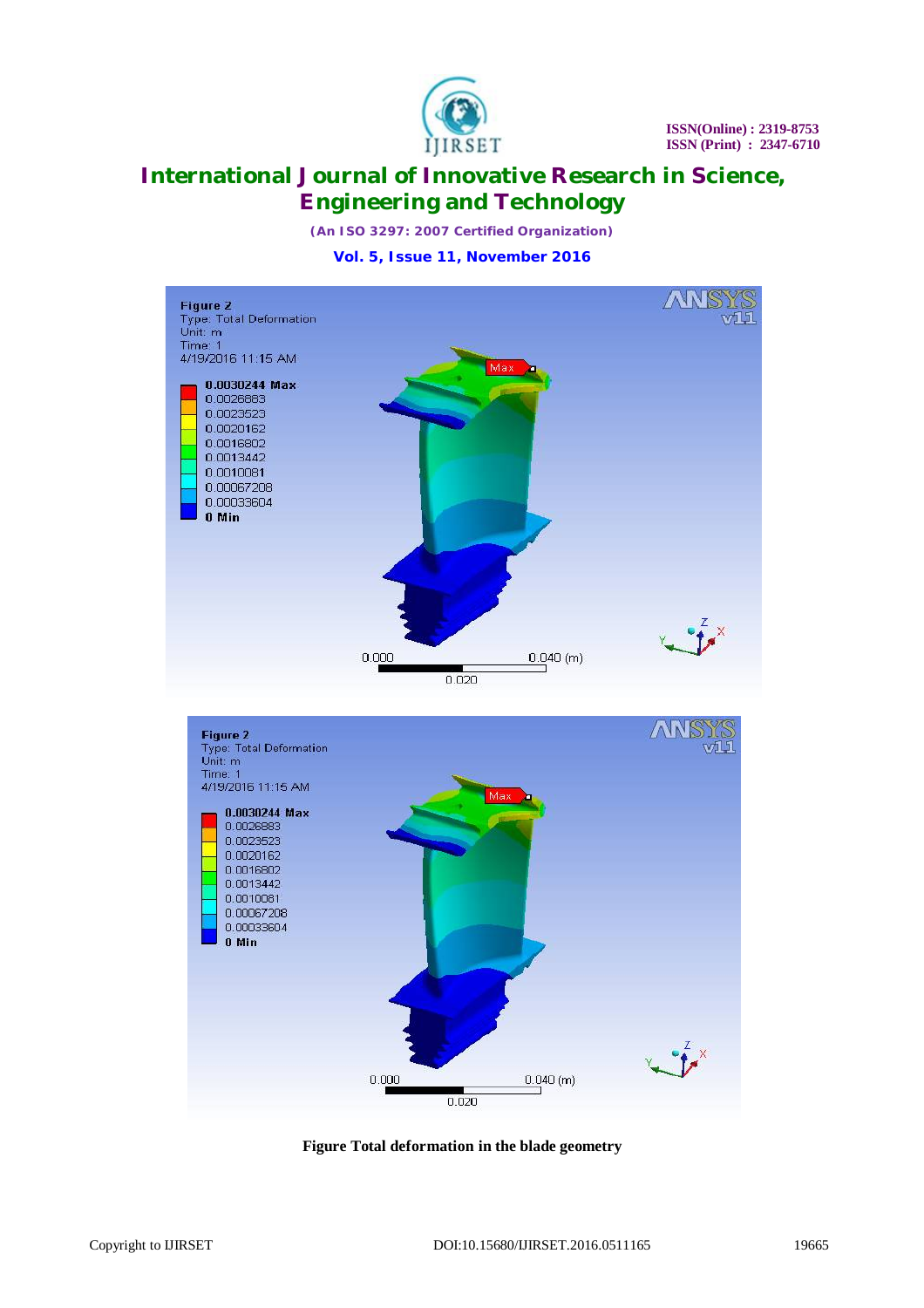

*(An ISO 3297: 2007 Certified Organization)*

#### **Vol. 5, Issue 11, November 2016**



**Figure 4.1 Equivalent stress in the blade geometry**



**Figure Maximum shear stress stress in the blade geometry**

From the post processing, the stress and deformation variation obtained as shown in fig. From figure, it is observed that the stress and deformation variations from leading edge to the trailing edge on the blade profile are varying throughout the blade and the variation is linear along the path from both inside and outside of the blade.These structural analysis done for the same three material as mentioned above with properties.The results are obtained from the free standing stati